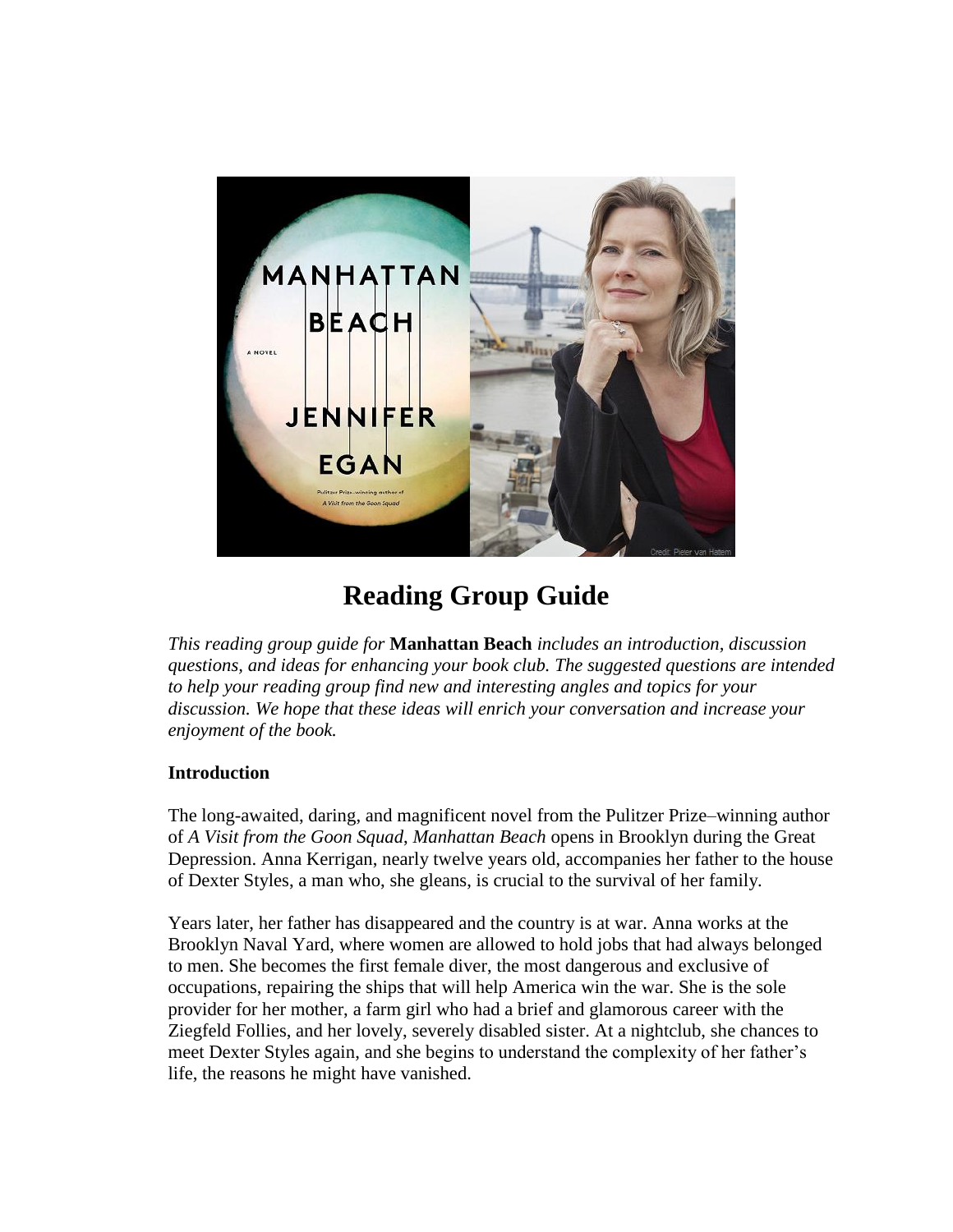Mesmerizing, hauntingly beautiful, with the pace and atmosphere of a noir thriller, Egan's first historical novel is a masterpiece, a deft, startling, intimate exploration of a transformative moment in the lives of women and men, America and the world. *Manhattan Beach* is a spectacular novel by one of the greatest writers of our time.

## **Topics & Questions for Discussion**

1. In the first chapter, on the beach, Anna walks barefoot despite the cold and says, "It only hurts at first. After a while you can't feel anything." Dexter admires Anna for her strength, which he senses comes from her father. He reflects that "men's children gave them away" (pages 8–9). How does this meeting between Dexter, Ed, and Anna set the tone for the rest of the novel?

2. Why is the thought of what Lydia "might have looked like, had she not been damaged. A beauty. Possibly more than Agnes," (page 16) so painful to Ed? Why is he unable even to cope with Lydia, much less love her, as Anna and Agnes do?

3. "Each time Anna moved from her father's world to her mother and Lydia's, she felt as if she'd shaken free of one life for a deeper one. And when she returned to her father, holding his hand as they ventured out into the city, it was her mother and Lydia she shook off, often forgetting them completely. Back and forth she went, deeper—deeper still until it seemed there was no place further down she could go. But somehow there always was. She had never reached the bottom" (page 26). What does this passage reveal about Anna? What allows, even compels, her to shift between worlds?

4. Ed, looking back on his decision to work with Dexter, reflects that he needed a change, that "[h]e'd take danger over sorrow any day of the week" (page 34). Is Ed right to do this? Is Ed's philosophy a noble or a selfish one?

5. What draws Anna to Nell? And Nell to Anna? How are they each not "angels" and how does this bond them?

6. Even at a young age, Dexter wants to know what's beneath the surface of things. "For him, the existence of an obscure truth recessed behind an obvious one, and emanating through it allegorically, was mesmerizing" (page 91). How does this fascination shape Dexter's life and his career?

7. How does Anna's sexual relationship with Leon, during which she thinks things like "*I might not be here*" and "*This might not be me*" (page 120), relate to her feeling abandoned by her father? Why does she later invoke her father as "an abstract witness to her virtue" (page 122)?

8. Why does Anna set herself such a difficult task—becoming a diver, "breaking" the lieutenant, facing opposition at every turn? Why does she feel "that she had always wanted [an enemy]" (page 149)?